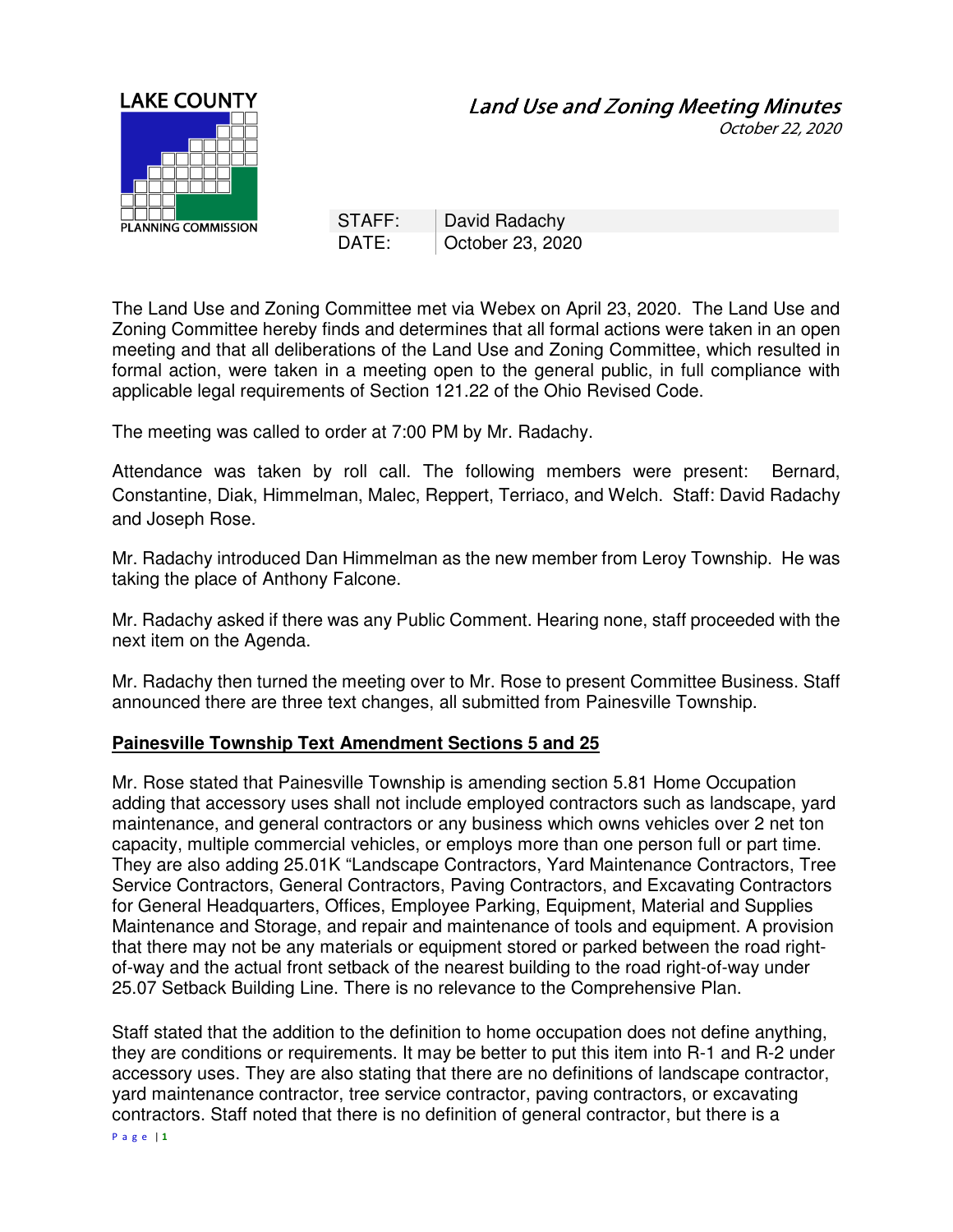definition of general building contractor. Mr. Rose also stated that frontage on dedicated road is not required with an I district lot. How would that effect the restriction of storage of materials between the right-of-way line and the actual building setback on lots that do not have physical frontage and are accessed by easements? The building setback line in I districts is 50 feet. Is the restriction of no storage of materials between ROW and actual building line limit the use of property for lots where the building was built at a greater distance than the 50 feet (for example, 75 feet from the ROW or 100 Feet from ROW)?

Staff recommended to accept the changes to Sections 5 and 25 with the following suggestions:

- Move the language on self-employed contractors from the home occupation definition to Section 14.02A(2) and Section 15.02A(2).
- Add definitions of landscape contractor, yard maintenance contractor, tree service contractor, paving contractors, or excavating contractors.
- Use the term general building contractor instead of general contractor.
- Staff also stated that the language in the existing definition of home occupation may also be considered regulating as opposed to defining the use. A definition should only define the use and not regulate the use. Requirements on floor space, number of employees, using an accessory structure for home occupation, traffic, parking, noise, vibration, glare, odors, or interference with radio or television signals should also be added to 14.02A(2) and 15.02A(2). Mr. Radachy stated that this was noted by staff when they reviewed the definition of home occupation, but there is no official request from Painesville Township to review this part of the home occupation definition.

Ms. Diak made the motion to make the recommendation as stated by staff.

Mr. Terriaco seconded the motion.

Seven voted "Aye". One voted "Nay". Motion Passed.

## **Painesville Township Text Amendment Sections 5 and 6**

Mr. Rose stated that Painesville Township is amending section 5 Definitions by adding "Heavy Industrial" as 5.81 and adding a provision to "Home Occupation" renumbered 5.82 stating that accessory uses shall not include self-employed contractors such as landscaping, yard maintenance, excavating, general, or any business that owns vehicles over two net ton capacity, multiple commercial vehicles, and employs more than one person full or part time. They are also Renumbering "Library (Public)" 5.89, adding a definition of "Line of Sight Safety Triangle" as 5.91 and adding an illustration. They are removing "Heavy Industrial" and "Library (Public)" as numbered 5.92 and 5.93, because they are being moved to 5.81 and 5.82.

Mr. Rose went on to state that Painesville Township is amending section 6 General Requirements removing provisions under 6.13(E) Line of Sight Safety Areas regarding fences for corner lots, adding a new provision 6.13(F) "Corner Lots", adding height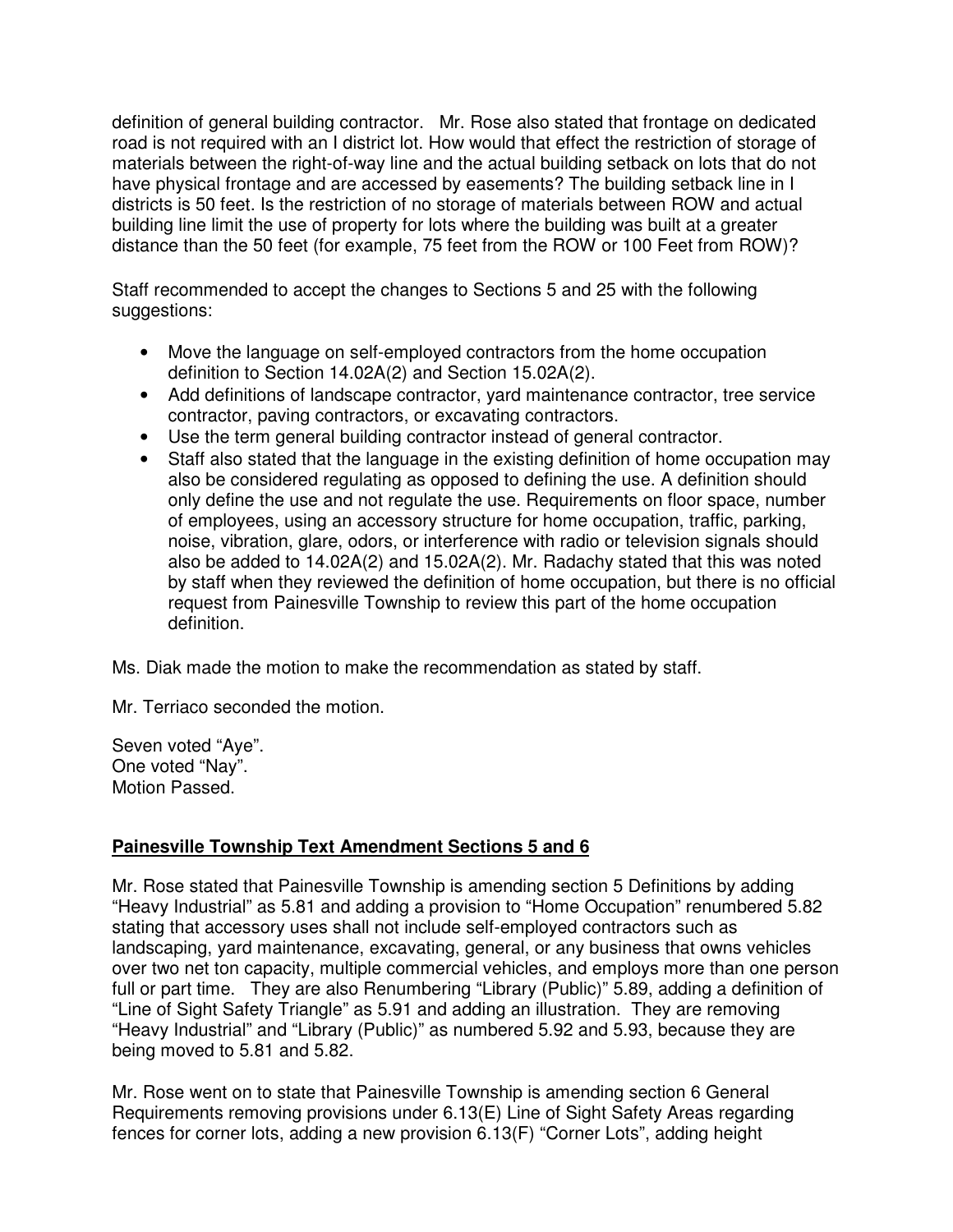limitations for fences on corner lots and they are removing figure 6.1. There is no relevance to the Comprehensive Plan.

The most common way zoning codes show definitions of light industrial and heavy industrial is to call them "Industrial, Heavy" and "Industrial, light" Doing it the other way may be cumbersome.

Staff also felt that Figure 6-1 is a good reference to how fences interact with various lot types. It is not limited to just corner lots. It may be beneficial to keep and try referencing the table in another section. They also thought that the safety triangle in the definitions is a good reference. Has Painesville Township considered putting it in both Section 5 and Section 6?

Staff also stated that there is a twelve to fifteen foot utility easement on all subdivisions platted under the Lake County Subdivision Regulations. These utility easements are where the underground utilities are placed. The proposed regulations may be placing the fences into the utility easement. Current regulations also allow fences twenty feet from the road pavement. That is two feet beyond the right-of-way. This will also allow fences in the utility easement. It was also noted that utility easement only exists on subdivisions created after 1950's. The subdivisions and roads created prior to the adoption of the Lake County Subdivision Regulations would not have the utility easement.

Staff recommends that:

- Change Heavy Industrial to "Industrial, Heavy" and add it to Section 5 as 5.84.
- Change Light Industrial to "Industrial, Light" and add it to Section 5 as 5.85.
- Keep Figure 6-1. Amend the figure to adhere to the new and old requirements and have a reference to Figure 6-1 in 6.13 C 2.
- Add the safety Triangle to Section 6.13.
- Do not allow fences in the utility easement.

Mr. Reppert made the motion to recommend staff's recommendation to accept the text amendment.

Mr. Bernard seconded the motion. All voted "Aye". Motion Passed.

## **Painesville Township Text Amendment Sections 12, 22 and 25**

Mr. Rose stated that the last text change was on Sections 12, 22 and 25. In the table of uses in Section 22.02, the text change is renaming "Gas Station Sales & Service" to "Auto & Light Truck Fuel Sales with Convenience Store (No Repair or Maintenance Services", and "Sales, Services and Leasing of New Motor & Used Motor Vehicle as one integrated business" to "New Auto and Light Truck Dealership (With or without used vehicle sales as a single integrated business entity under same ownership). The word "Automatic" was being removed from "Automatic Car Wash" and" Automotive Service (Including instant oil change)" and being renamed to "Instant Oil Change (Limited to Oil Changes, filter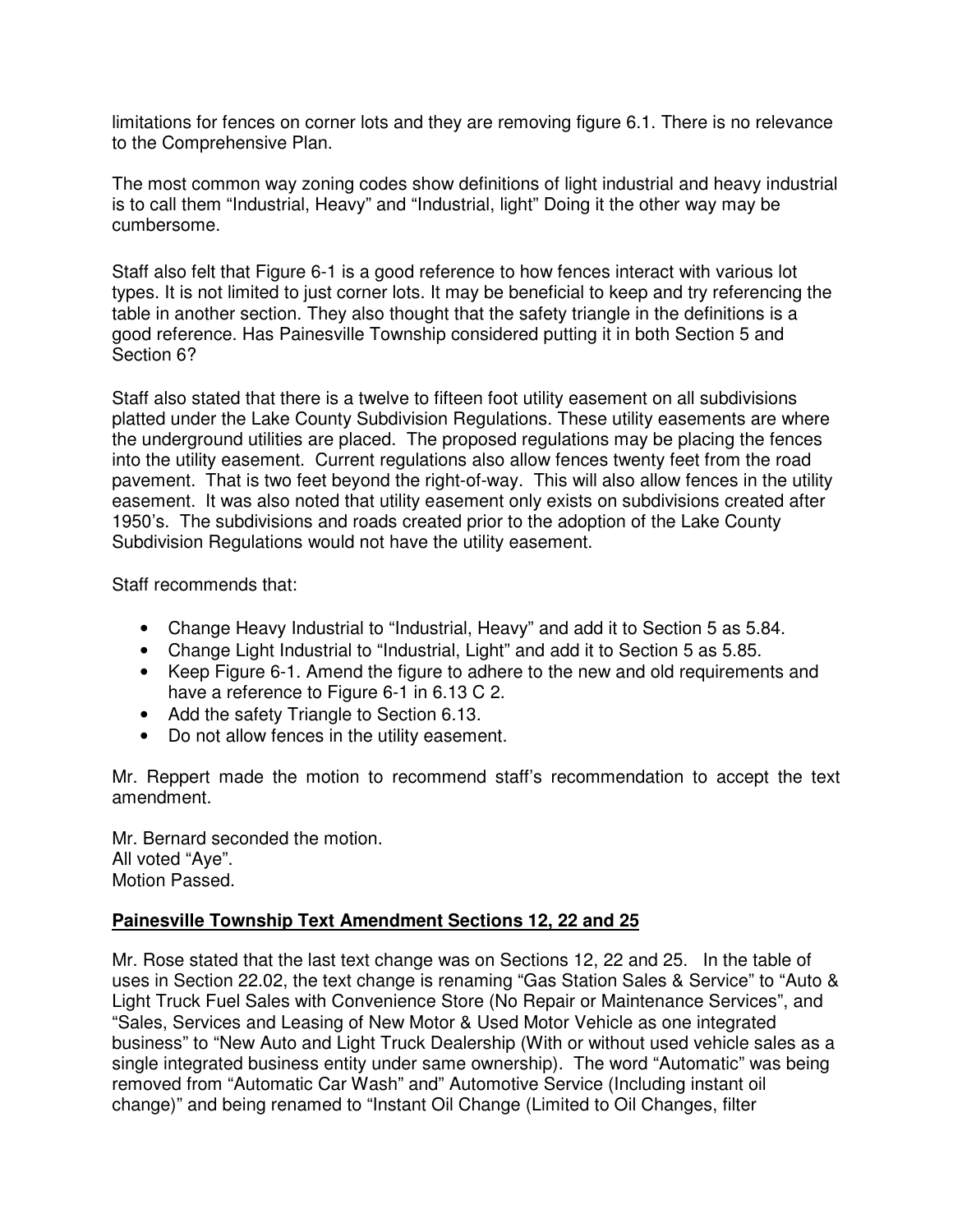replacements and topping off fluids and lubricants)" in the table of uses. The text amendment is adding "Auto Parts Retail Sales with no delivery vehicles on premises".

12.02C, in Section 12; Conditional Uses, "Sales, Services and Leasing of New Motor & Used Motor Vehicle as one integrated business" is proposed to be renamed "New Auto and Light Truck Dealership With or without used vehicle sales as a single integrated business entity under same ownership. The amendment is also renaming 12.02H from Gas Stations to "Retail Sales of Auto & Light Truck Fuels with Convenience Store with No Repair or Maintenance Services, 12.02 I is changed by removing the word automatic from Car Wash and 12.02J is being changed from "Automotive Services (includes instant oil change)" to "Instant Oil Change".

12.02U "Indoor Climate-Controlled Self Storage Facility in the B-1 Zoning District is being added. This was part of last month's case. 12.02V "Used auto & truck sales and leasing in the I-1 zoning district" as a new use to Section 25.

Sections 12.05 C, 12.05 C (1)(a) and 12.05 C (1)(b) are being changed to reflect changes in 12.02 C. Section 12.05C(2) is to state "auto and light truck dealership" rather than "car agency". The amendment is changing Section 12.05C(5)(b) by changing the word "that" to "than".

They are amending Section 12.05H adding "Retail Sales of Auto & Light Truck Fuels", "With Convenience Stores excluding any vehicle maintenance or repair services" because this use was added to the table in Section 22.02 and adding 12.05H(j) "No vehicle maintenance or repair services may be offered or conducted on the premises" at the retail sales of Auto & Light Truck Fuel.

Removing the word "Automatic" from 12.05I because of the change to the Table in Section 22.02. They are making a reference that waiting spaces are stacking spaces in this section. The amendment is amending 12.05I(c) requiring services done by hand must not interfere with flow of any automated car wash operation. They are changing 12.05(J) to "Instant Oil Change". Adding 12.05(J)(d) stating instant oil changes must only perform the removal and replacement of automotive fluids and adding 12.05(U) "Indoor Climate-Controlled Self-Storage Facilities in the B-1 Zoning District as required in section 22.02E, Table of Uses and adding provisions, "Used auto and truck sales and leasing" and adding provisions as 12.05(V).

Indoor Climate-Controlled Self-Storage Facility is being added as a conditional use to section 22 in the table of uses.

There are several changes to Section 25. 25.01H adding additional provisions to Transportation Services. 25.01I "Used Auto and Truck sales and Leasing with Conditional Use Permit" is being added, 25.01L (Previous Draft 20-ZC-06, added as letter K) "Landscape Contractors, Yard Maintenance Contractors, Tree Service Contractors, General Contractors, Paving Contractors, and Excavating Contractors for General Headquarters, Offices, Employee Parking, Equipment, Material and Supplies Maintenance and Storage, and repair and maintenance of tools and equipment.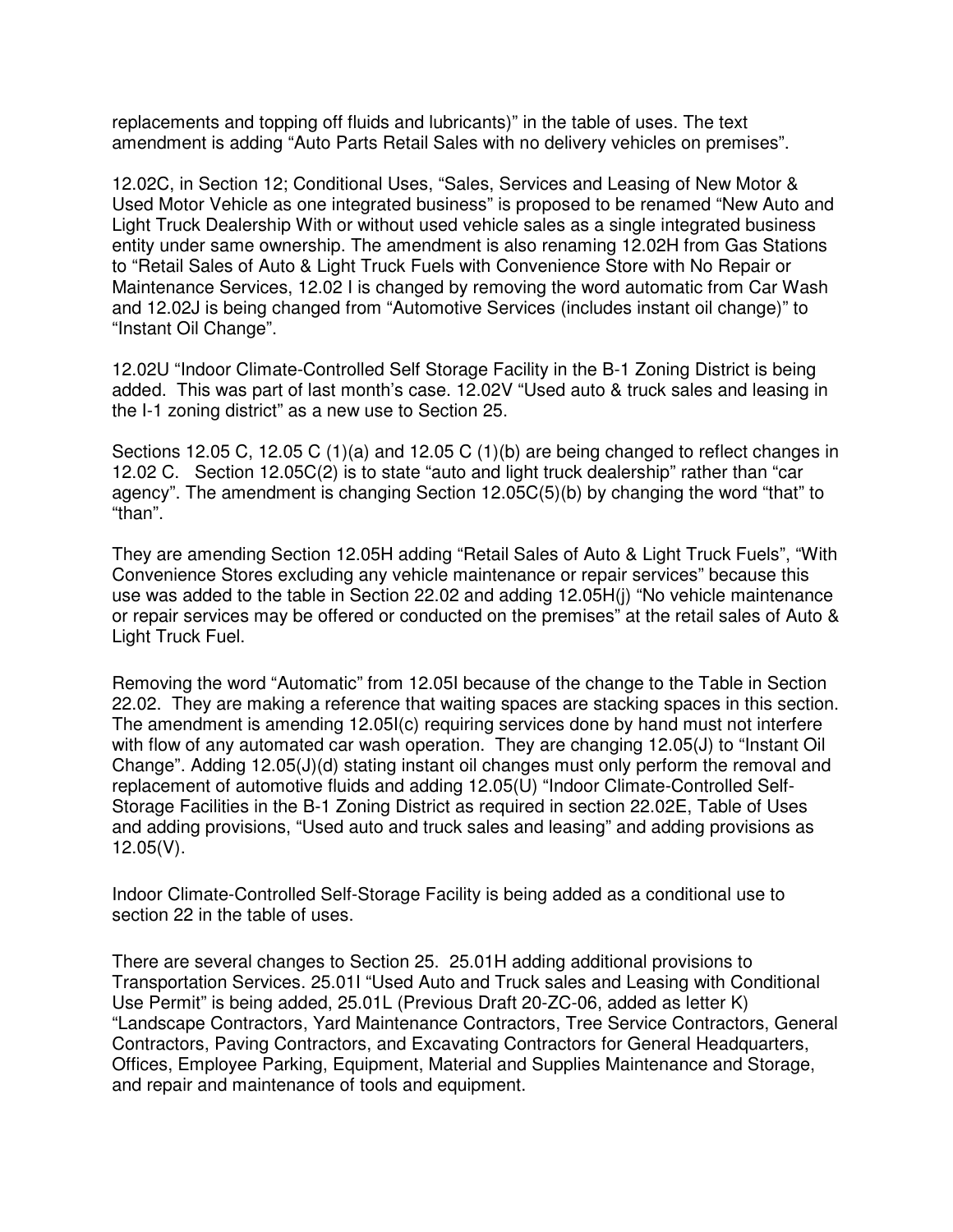Staff had some concerns with the text amendments. They noted that there are no definitions of Auto and Light Truck Fuel Sales. They wonder how big is a light truck, what could buy fuel at the auto and light truck fuel retail. Will fuel sales be limited to autos and light trucks? No fueling of backhoes, boats, jet skis, semi-trucks, buses, campers, lawn mowers, etc.?

The New Auto and Light Truck Dealership could limit what can be sold. Do they not want semi-truck sales in the B districts?

Staff was concerned that there is no definition of instant oil change.

It was noted when the table was created, different categories of automotive repair and service were created. The intent of automotive service was to allow for light maintenance to be performed in B districts. These services were included but were limited to instant oil change, replacement of headlights, replacement of brake lights, replacement of filters, replacement of batteries, and replacement of windshields. When the table was created, Automotive Repair was created to handle the heavy automotive repair and body shops and the intent was to put those uses into the I districts. Changing to instant oil change may limit to this use only. This may be a definition issue. Here are examples of better definitions of auto service and automotive repair:

- AUTOMOTIVE SERVICES (INCLUDING INSTANT OIL CHANGE): A building, or part of a building which is used for the routine maintenance and service, and the making of **minor** repairs to motor vehicles including instant oil changes, except that repairs described as major repairs in "Automotive Repair" shall not be permitted. Retail sale of lubricants and motor vehicle accessories may also be included as an accessory use. (Concord Township)
- AUTOMOTIVE REPAIR: A building or portion of a building in which major repairs are conducted. Major repairs include structural repair, rebuilding or reconditioning of motor vehicles, or parts thereof, including collision service; spray painting; body, fender, clutch, transmission, differential, axle, spring, and frame repairs; major overhauling of engines requiring the removal of the engine cylinder, head or crank case pan; repairs to radiators requiring the removal thereof; or similar activities. (Concord Township)

When the use table was created, the term Car Wash (Automatic) was used to differentiate the use from Car Wash (Self-Serve). There is a definition of car wash automatic, but there is not a definition of car wash self-serve.

Staff recommends:

- Change Gas Station Sales and Service to Gas Station with Convenience Store in sections 12 and 22.
- Change Sales Service and Leasing of New and Used Motor Vehicles to New Motor Vehicle Dealership in Sections 12 and 22 and define the use in Section 5.
- Eliminate "No Delivery Vehicles" from Auto Parts Retail Sales use in the Table of Uses.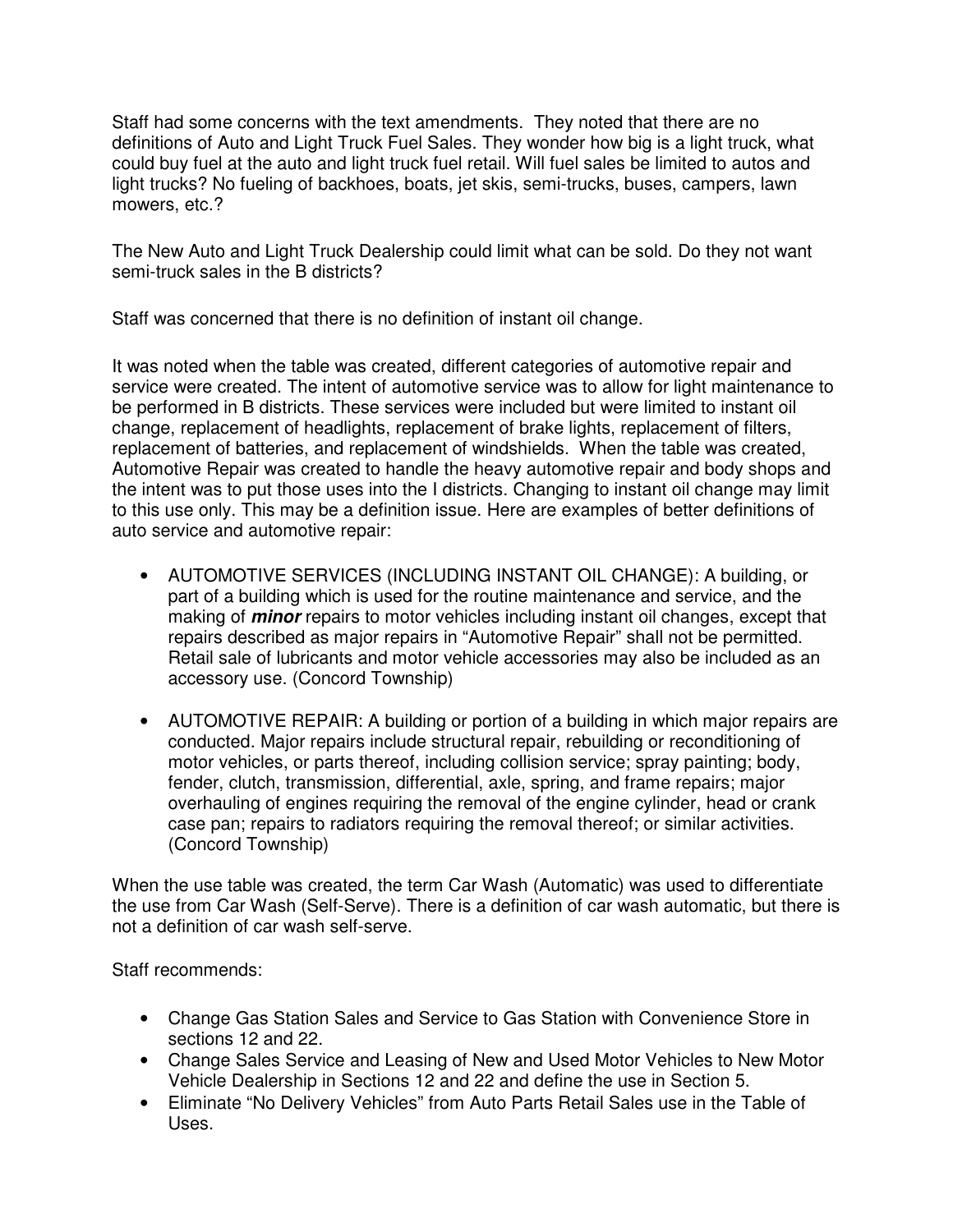- Do not change the use "Auto Service" to "Instant Oil Change", but redefine the use to make it more understandable of what the use is.
- Do not change the name "Car Wash, Automatic" to "Car Wash".
- Allow for delivery vehicles for Auto Part Sales.
- Define Heavy Equipment Repair and Maintenance Servicing.
- Leave tire sales in the B Districts.
- Allow for Storage of materials and equipment to be stored between the front setback and the building location if the building is built beyond the front setback.
- Define the term actual frontage.

The committee asked why Painesville Township created this text amendment. Mr. Constantine spoke why the Township was making these changes. They were trying to restructure the uses in the B Districts. They would like to de-emphasize the automotive uses in the B district and move them to the I districts. This was because of the limited width of the commercial districts along Route 20. The Township welcomes comments from the Planning Commission and the LUZ Committee, but they are not going to like some of the comments like not limiting delivery vehicles. They feel that would be a better use in an industrial district. They are trying to figure out ways to retool the prime property.

Staff stated that maybe the township should not single out auto parts delivery. Maybe you should limit all delivery.

Staff stated that the auto parts stores already exist in the corridor and these uses need to be seen. There is a reason why these business have located in Painesville Township. The stores have done their research and know that the residents work on their vehicles. The delivery is just extra service. If you eliminate the use or the delivery service from the use, you will be creating non-conforming uses.

It was stated that U.S. 20 was widened a couple of years ago and the commercial districts were reduced, moving the businesses closer to the residential. The uses are no longer in harmony with neighbors. The uses are now disturbing the neighbors.

The committee was concerned about limiting delivery vehicles. In our current COVID world, delivery is a way life. Staff also stated that they were concerned about just limiting delivery vehicles for one use. Other uses use delivery vehicles. Those uses are mostly food delivery and furniture deliver.

The Committee discussed that there is room for vehicles to park. So it is not an issue of space or limiting customer parking. Are you trying to change this for visual reason? A comment was made that food delivery and furniture delivery do not have as much in and out as the automotive parts delivery vehicles. The committee discussed maybe restricting the number of vehicles and the size and types of vehicles as opposed to eliminating delivery vehicles.

Staff then made a comment that the Village Dodge and Adventure Subaru also have delivery vehicles and they also deliver the same items as auto parts stores.

The Committee seemed to think that the restriction of no delivery vehicles would make it difficult for those businesses to operate.